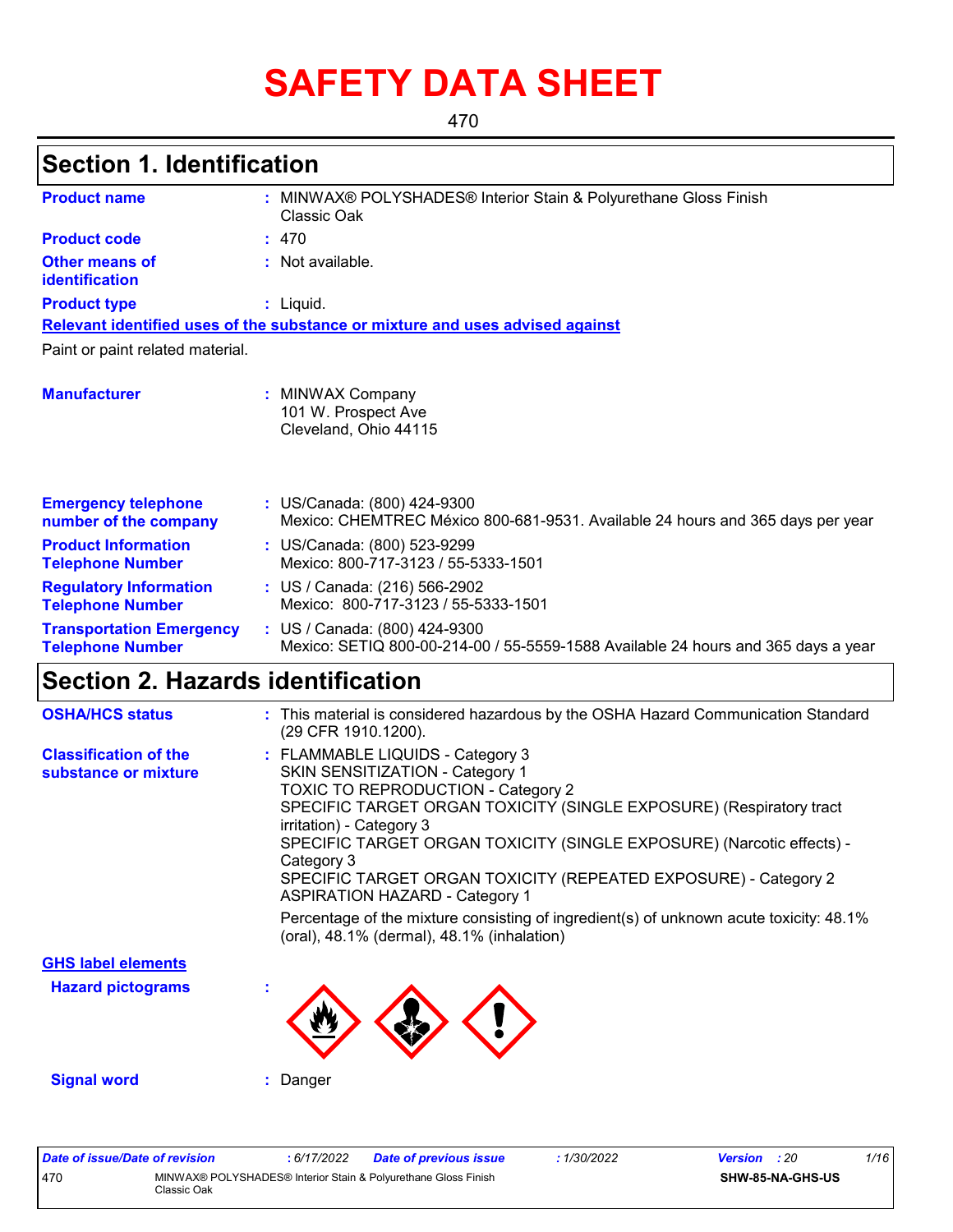## **Section 2. Hazards identification**

| <b>Hazard statements</b>                   | : Flammable liquid and vapor.<br>May be fatal if swallowed and enters airways.                                                                                                                                                                                                                                                                                                                                                                                                                                                                                                             |
|--------------------------------------------|--------------------------------------------------------------------------------------------------------------------------------------------------------------------------------------------------------------------------------------------------------------------------------------------------------------------------------------------------------------------------------------------------------------------------------------------------------------------------------------------------------------------------------------------------------------------------------------------|
|                                            | May cause an allergic skin reaction.                                                                                                                                                                                                                                                                                                                                                                                                                                                                                                                                                       |
|                                            | May cause respiratory irritation.                                                                                                                                                                                                                                                                                                                                                                                                                                                                                                                                                          |
|                                            | May cause drowsiness or dizziness.                                                                                                                                                                                                                                                                                                                                                                                                                                                                                                                                                         |
|                                            | Suspected of damaging fertility or the unborn child.                                                                                                                                                                                                                                                                                                                                                                                                                                                                                                                                       |
|                                            | May cause damage to organs through prolonged or repeated exposure.                                                                                                                                                                                                                                                                                                                                                                                                                                                                                                                         |
| <b>Precautionary statements</b>            |                                                                                                                                                                                                                                                                                                                                                                                                                                                                                                                                                                                            |
| <b>General</b>                             | : Read label before use. Keep out of reach of children. If medical advice is needed,<br>have product container or label at hand.                                                                                                                                                                                                                                                                                                                                                                                                                                                           |
| <b>Prevention</b>                          | Obtain special instructions before use. Do not handle until all safety precautions have<br>been read and understood. Wear protective gloves, protective clothing and eye or face<br>protection. Keep away from heat, hot surfaces, sparks, open flames and other ignition<br>sources. No smoking. Use explosion-proof electrical, ventilating or lighting equipment.<br>Use non-sparking tools. Take action to prevent static discharges. Use only outdoors or<br>in a well-ventilated area. Do not breathe vapor. Contaminated work clothing must not<br>be allowed out of the workplace. |
| <b>Response</b>                            | : IF exposed or concerned: Get medical advice or attention. IF INHALED: Remove<br>person to fresh air and keep comfortable for breathing. Call a POISON CENTER or<br>doctor if you feel unwell. IF SWALLOWED: Immediately call a POISON CENTER or<br>doctor. Do NOT induce vomiting. IF ON SKIN (or hair): Take off immediately all<br>contaminated clothing. Rinse skin with water. Wash contaminated clothing before<br>reuse. IF ON SKIN: Wash with plenty of water. If skin irritation or rash occurs: Get<br>medical advice or attention.                                             |
| <b>Storage</b>                             | : Store locked up. Store in a well-ventilated place. Keep container tightly closed. Keep<br>cool.                                                                                                                                                                                                                                                                                                                                                                                                                                                                                          |
| <b>Disposal</b>                            | Dispose of contents and container in accordance with all local, regional, national and<br>international regulations.                                                                                                                                                                                                                                                                                                                                                                                                                                                                       |
| <b>Supplemental label</b><br>elements      | DELAYED EFFECTS FROM LONG TERM OVEREXPOSURE. Contains solvents which<br>can cause permanent brain and nervous system damage. Intentional misuse by<br>deliberately concentrating and inhaling the contents can be harmful or fatal. WARNING:<br>This product contains chemicals known to the State of California to cause cancer and<br>birth defects or other reproductive harm.                                                                                                                                                                                                          |
|                                            | Please refer to the SDS for additional information. Keep out of reach of children. Do not<br>transfer contents to other containers for storage.                                                                                                                                                                                                                                                                                                                                                                                                                                            |
| <b>Hazards not otherwise</b><br>classified | : DANGER: Rags, steel wool, other waste soaked with this product, and sanding residue<br>may spontaneously catch fire if improperly discarded. Immediately place rags, steel<br>wool, other waste soaked with this product, and sanding residue in a sealed, water-filled,<br>metal container. Dispose of in accordance with local fire regulations.                                                                                                                                                                                                                                       |

## **Section 3. Composition/information on ingredients**

| Substance/mixture     | : Mixture        |
|-----------------------|------------------|
| Other means of        | : Not available. |
| <b>identification</b> |                  |

#### **CAS number/other identifiers**

| <b>Ingredient name</b>               | % by weight | <b>CAS number</b> |
|--------------------------------------|-------------|-------------------|
| Light Aliphatic Hydrocarbon          | I≥25 - ≤50  | 64742-47-8        |
| Light Aliphatic Hydrocarbon          | 1≥10 - ≤25  | 64742-47-8        |
| Zirconium 2-Ethylhexanoate           | l≤1         | 22464-99-9        |
| Med. Aliphatic Hydrocarbon Solvent   | $\leq 0.3$  | 64742-88-7        |
| Hydrotreated Heavy Petroleum Naphtha | ≤0.3        | 64742-48-9        |
| Methyl Ethyl Ketoxime                | ≤0.3        | 96-29-7           |
| Mineral Spirits (Odorless)           | ≤0.3        | 64742-47-8        |

| Date of issue/Date of revision |             | : 6/17/2022 | <b>Date of previous issue</b>                                  | : 1/30/2022 | <b>Version</b> : 20 |                         | 2/16 |
|--------------------------------|-------------|-------------|----------------------------------------------------------------|-------------|---------------------|-------------------------|------|
| 470                            | Classic Oak |             | MINWAX® POLYSHADES® Interior Stain & Polyurethane Gloss Finish |             |                     | <b>SHW-85-NA-GHS-US</b> |      |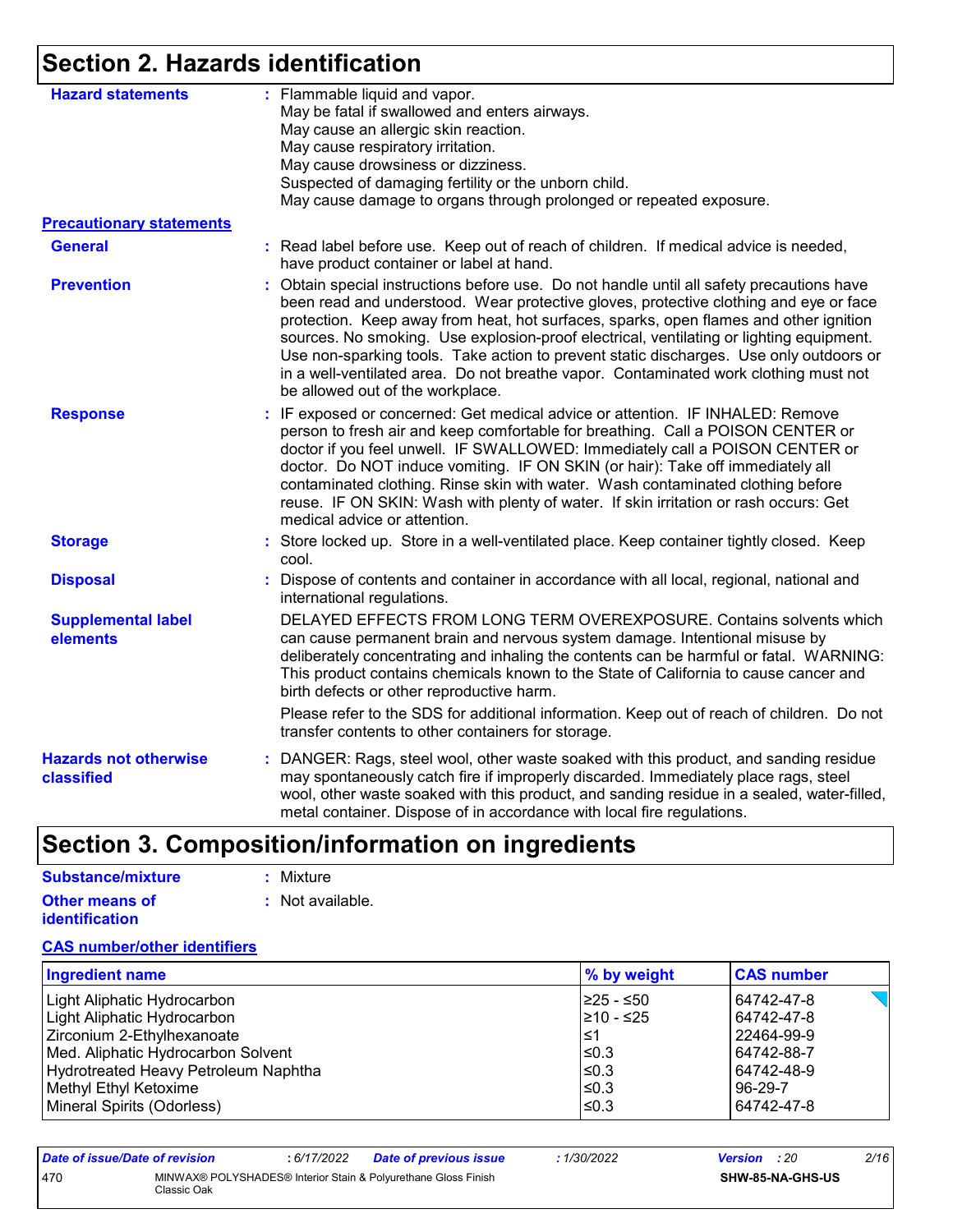## **Section 3. Composition/information on ingredients**

Any concentration shown as a range is to protect confidentiality or is due to batch variation.

**There are no additional ingredients present which, within the current knowledge of the supplier and in the concentrations applicable, are classified and hence require reporting in this section.**

**Occupational exposure limits, if available, are listed in Section 8.**

## **Section 4. First aid measures**

| <b>Description of necessary first aid measures</b> |                                                                                                                                                                                                                                                                                                                                                                                                                                                                                                                                                                                                                                                                                                                                                         |
|----------------------------------------------------|---------------------------------------------------------------------------------------------------------------------------------------------------------------------------------------------------------------------------------------------------------------------------------------------------------------------------------------------------------------------------------------------------------------------------------------------------------------------------------------------------------------------------------------------------------------------------------------------------------------------------------------------------------------------------------------------------------------------------------------------------------|
| <b>Eye contact</b>                                 | : Immediately flush eyes with plenty of water, occasionally lifting the upper and lower<br>eyelids. Check for and remove any contact lenses. Continue to rinse for at least 10<br>minutes. Get medical attention following exposure or if feeling unwell.                                                                                                                                                                                                                                                                                                                                                                                                                                                                                               |
| <b>Inhalation</b>                                  | : Remove victim to fresh air and keep at rest in a position comfortable for breathing. If it<br>is suspected that fumes are still present, the rescuer should wear an appropriate mask<br>or self-contained breathing apparatus. If not breathing, if breathing is irregular or if<br>respiratory arrest occurs, provide artificial respiration or oxygen by trained personnel. It<br>may be dangerous to the person providing aid to give mouth-to-mouth resuscitation.<br>Get medical attention. If necessary, call a poison center or physician. If unconscious,<br>place in recovery position and get medical attention immediately. Maintain an open<br>airway. Loosen tight clothing such as a collar, tie, belt or waistband.                    |
| <b>Skin contact</b>                                | : Wash with plenty of soap and water. Remove contaminated clothing and shoes. Wash<br>contaminated clothing thoroughly with water before removing it, or wear gloves.<br>Continue to rinse for at least 10 minutes. Get medical attention. In the event of any<br>complaints or symptoms, avoid further exposure. Wash clothing before reuse. Clean<br>shoes thoroughly before reuse.                                                                                                                                                                                                                                                                                                                                                                   |
| <b>Ingestion</b>                                   | : Get medical attention immediately. Call a poison center or physician. Wash out mouth<br>with water. Remove dentures if any. If material has been swallowed and the exposed<br>person is conscious, give small quantities of water to drink. Stop if the exposed person<br>feels sick as vomiting may be dangerous. Aspiration hazard if swallowed. Can enter<br>lungs and cause damage. Do not induce vomiting. If vomiting occurs, the head should<br>be kept low so that vomit does not enter the lungs. Never give anything by mouth to an<br>unconscious person. If unconscious, place in recovery position and get medical<br>attention immediately. Maintain an open airway. Loosen tight clothing such as a collar,<br>tie, belt or waistband. |

| Most important symptoms/effects, acute and delayed |             |                                                                                                                                                              |                                                                                                                              |             |                |                  |      |
|----------------------------------------------------|-------------|--------------------------------------------------------------------------------------------------------------------------------------------------------------|------------------------------------------------------------------------------------------------------------------------------|-------------|----------------|------------------|------|
| <b>Potential acute health effects</b>              |             |                                                                                                                                                              |                                                                                                                              |             |                |                  |      |
| Eye contact                                        |             |                                                                                                                                                              | : No known significant effects or critical hazards.                                                                          |             |                |                  |      |
| <b>Inhalation</b>                                  |             |                                                                                                                                                              | : Can cause central nervous system (CNS) depression. May cause drowsiness or<br>dizziness. May cause respiratory irritation. |             |                |                  |      |
| <b>Skin contact</b>                                |             |                                                                                                                                                              | : May cause an allergic skin reaction.                                                                                       |             |                |                  |      |
| <b>Ingestion</b>                                   |             | enters airways.                                                                                                                                              | : Can cause central nervous system (CNS) depression. May be fatal if swallowed and                                           |             |                |                  |      |
| <b>Over-exposure signs/symptoms</b>                |             |                                                                                                                                                              |                                                                                                                              |             |                |                  |      |
| Eye contact                                        |             | : No specific data.                                                                                                                                          |                                                                                                                              |             |                |                  |      |
| <b>Inhalation</b>                                  |             | coughing<br>nausea or vomiting<br>headache<br>drowsiness/fatigue<br>dizziness/vertigo<br>unconsciousness<br>reduced fetal weight<br>increase in fetal deaths | : Adverse symptoms may include the following:<br>respiratory tract irritation                                                |             |                |                  |      |
| <b>Date of issue/Date of revision</b>              |             | : 6/17/2022                                                                                                                                                  | <b>Date of previous issue</b>                                                                                                | : 1/30/2022 | <b>Version</b> | : 20             | 3/16 |
| 470                                                | Classic Oak |                                                                                                                                                              | MINWAX® POLYSHADES® Interior Stain & Polyurethane Gloss Finish                                                               |             |                | SHW-85-NA-GHS-US |      |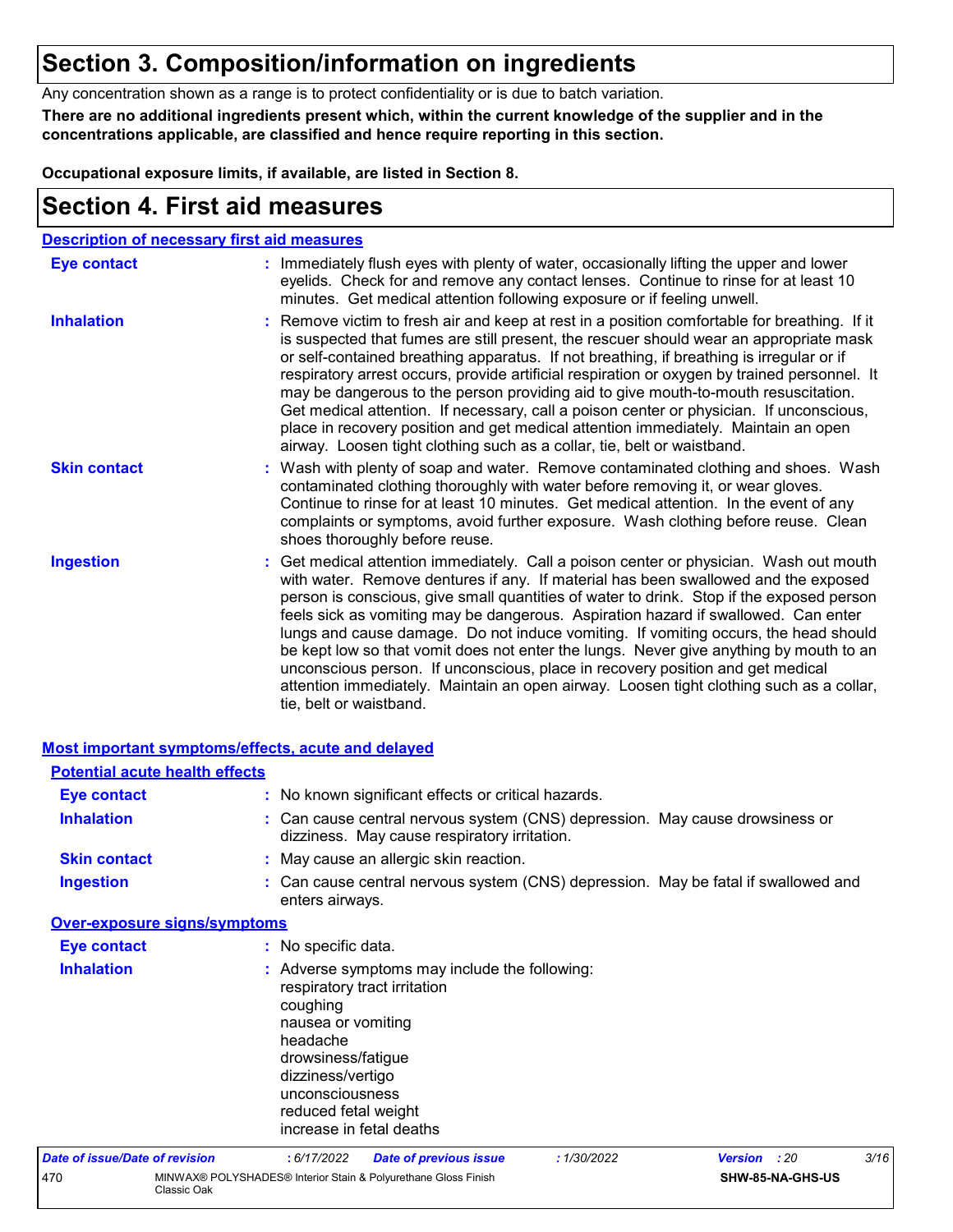## **Section 4. First aid measures**

|                                   | skeletal malformations                                                                                                                                                                                                                                                                                                                                                                                          |
|-----------------------------------|-----------------------------------------------------------------------------------------------------------------------------------------------------------------------------------------------------------------------------------------------------------------------------------------------------------------------------------------------------------------------------------------------------------------|
| <b>Skin contact</b>               | : Adverse symptoms may include the following:<br>irritation<br>redness<br>reduced fetal weight<br>increase in fetal deaths<br>skeletal malformations                                                                                                                                                                                                                                                            |
| <b>Ingestion</b>                  | : Adverse symptoms may include the following:<br>nausea or vomiting<br>reduced fetal weight<br>increase in fetal deaths<br>skeletal malformations                                                                                                                                                                                                                                                               |
|                                   | Indication of immediate medical attention and special treatment needed, if necessary                                                                                                                                                                                                                                                                                                                            |
| <b>Notes to physician</b>         | : Treat symptomatically. Contact poison treatment specialist immediately if large<br>quantities have been ingested or inhaled.                                                                                                                                                                                                                                                                                  |
| <b>Specific treatments</b>        | : No specific treatment.                                                                                                                                                                                                                                                                                                                                                                                        |
| <b>Protection of first-aiders</b> | : No action shall be taken involving any personal risk or without suitable training. If it is<br>suspected that fumes are still present, the rescuer should wear an appropriate mask or<br>self-contained breathing apparatus. It may be dangerous to the person providing aid to<br>give mouth-to-mouth resuscitation. Wash contaminated clothing thoroughly with water<br>before removing it, or wear gloves. |

**See toxicological information (Section 11)**

## **Section 5. Fire-fighting measures**

| <b>Extinguishing media</b>                               |                                                                                                                                                                                                                                                                                                                                                                                                                          |
|----------------------------------------------------------|--------------------------------------------------------------------------------------------------------------------------------------------------------------------------------------------------------------------------------------------------------------------------------------------------------------------------------------------------------------------------------------------------------------------------|
| <b>Suitable extinguishing</b><br>media                   | : Use dry chemical, $CO2$ , water spray (fog) or foam.                                                                                                                                                                                                                                                                                                                                                                   |
| <b>Unsuitable extinguishing</b><br>media                 | : Do not use water jet.                                                                                                                                                                                                                                                                                                                                                                                                  |
| <b>Specific hazards arising</b><br>from the chemical     | : Flammable liquid and vapor. Runoff to sewer may create fire or explosion hazard. In a<br>fire or if heated, a pressure increase will occur and the container may burst, with the risk<br>of a subsequent explosion. The vapor/gas is heavier than air and will spread along the<br>ground. Vapors may accumulate in low or confined areas or travel a considerable<br>distance to a source of ignition and flash back. |
| <b>Hazardous thermal</b><br>decomposition products       | : Decomposition products may include the following materials:<br>carbon dioxide<br>carbon monoxide                                                                                                                                                                                                                                                                                                                       |
| <b>Special protective actions</b><br>for fire-fighters   | : Promptly isolate the scene by removing all persons from the vicinity of the incident if<br>there is a fire. No action shall be taken involving any personal risk or without suitable<br>training. Move containers from fire area if this can be done without risk. Use water<br>spray to keep fire-exposed containers cool.                                                                                            |
| <b>Special protective</b><br>equipment for fire-fighters | Fire-fighters should wear appropriate protective equipment and self-contained breathing<br>apparatus (SCBA) with a full face-piece operated in positive pressure mode.                                                                                                                                                                                                                                                   |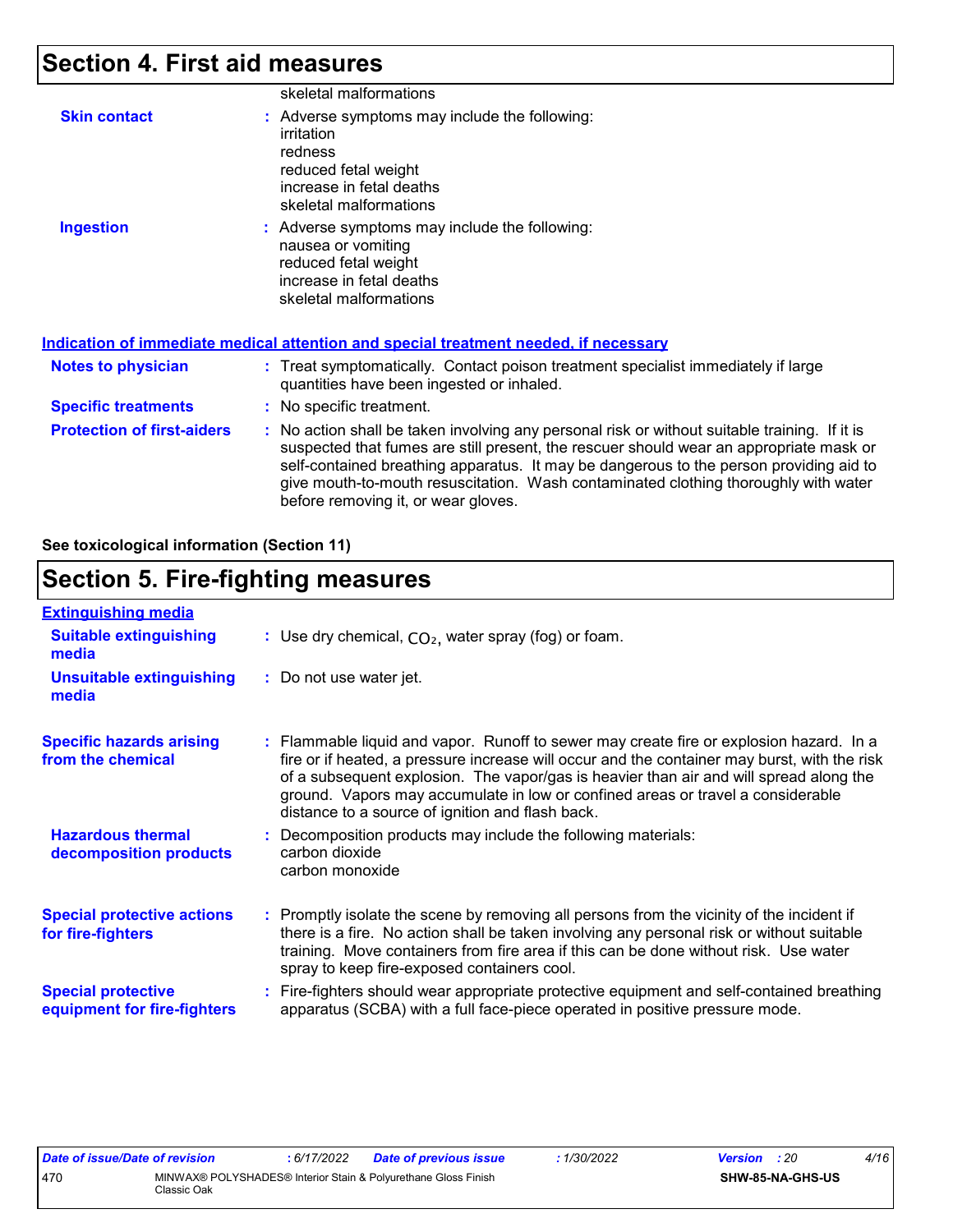## **Section 6. Accidental release measures**

|                                                              | Personal precautions, protective equipment and emergency procedures                                                                                                                                                                                                                                                                                                                                                                                                                                                                                                                                                                                                                                                                                                  |
|--------------------------------------------------------------|----------------------------------------------------------------------------------------------------------------------------------------------------------------------------------------------------------------------------------------------------------------------------------------------------------------------------------------------------------------------------------------------------------------------------------------------------------------------------------------------------------------------------------------------------------------------------------------------------------------------------------------------------------------------------------------------------------------------------------------------------------------------|
| For non-emergency<br>personnel                               | : No action shall be taken involving any personal risk or without suitable training.<br>Evacuate surrounding areas. Keep unnecessary and unprotected personnel from<br>entering. Do not touch or walk through spilled material. Shut off all ignition sources.<br>No flares, smoking or flames in hazard area. Avoid breathing vapor or mist. Provide<br>adequate ventilation. Wear appropriate respirator when ventilation is inadequate. Put<br>on appropriate personal protective equipment.                                                                                                                                                                                                                                                                      |
|                                                              | For emergency responders : If specialized clothing is required to deal with the spillage, take note of any information in<br>Section 8 on suitable and unsuitable materials. See also the information in "For non-<br>emergency personnel".                                                                                                                                                                                                                                                                                                                                                                                                                                                                                                                          |
| <b>Environmental precautions</b>                             | : Avoid dispersal of spilled material and runoff and contact with soil, waterways, drains<br>and sewers. Inform the relevant authorities if the product has caused environmental<br>pollution (sewers, waterways, soil or air).                                                                                                                                                                                                                                                                                                                                                                                                                                                                                                                                      |
| <b>Methods and materials for containment and cleaning up</b> |                                                                                                                                                                                                                                                                                                                                                                                                                                                                                                                                                                                                                                                                                                                                                                      |
| <b>Small spill</b>                                           | : Stop leak if without risk. Move containers from spill area. Use spark-proof tools and<br>explosion-proof equipment. Dilute with water and mop up if water-soluble. Alternatively,<br>or if water-insoluble, absorb with an inert dry material and place in an appropriate waste<br>disposal container. Dispose of via a licensed waste disposal contractor.                                                                                                                                                                                                                                                                                                                                                                                                        |
| <b>Large spill</b>                                           | : Stop leak if without risk. Move containers from spill area. Use spark-proof tools and<br>explosion-proof equipment. Approach release from upwind. Prevent entry into sewers,<br>water courses, basements or confined areas. Wash spillages into an effluent treatment<br>plant or proceed as follows. Contain and collect spillage with non-combustible,<br>absorbent material e.g. sand, earth, vermiculite or diatomaceous earth and place in<br>container for disposal according to local regulations (see Section 13). Dispose of via a<br>licensed waste disposal contractor. Contaminated absorbent material may pose the<br>same hazard as the spilled product. Note: see Section 1 for emergency contact<br>information and Section 13 for waste disposal. |

## **Section 7. Handling and storage**

#### **Precautions for safe handling**

| <b>Protective measures</b>                       | : Put on appropriate personal protective equipment (see Section 8). Persons with a<br>history of skin sensitization problems should not be employed in any process in which<br>this product is used. Avoid exposure - obtain special instructions before use. Avoid<br>exposure during pregnancy. Do not handle until all safety precautions have been read<br>and understood. Do not get in eyes or on skin or clothing. Do not breathe vapor or mist.<br>Do not swallow. Use only with adequate ventilation. Wear appropriate respirator when<br>ventilation is inadequate. Do not enter storage areas and confined spaces unless<br>adequately ventilated. Keep in the original container or an approved alternative made<br>from a compatible material, kept tightly closed when not in use. Store and use away<br>from heat, sparks, open flame or any other ignition source. Use explosion-proof<br>electrical (ventilating, lighting and material handling) equipment. Use only non-sparking<br>tools. Take precautionary measures against electrostatic discharges. Empty containers<br>retain product residue and can be hazardous. Do not reuse container. |
|--------------------------------------------------|----------------------------------------------------------------------------------------------------------------------------------------------------------------------------------------------------------------------------------------------------------------------------------------------------------------------------------------------------------------------------------------------------------------------------------------------------------------------------------------------------------------------------------------------------------------------------------------------------------------------------------------------------------------------------------------------------------------------------------------------------------------------------------------------------------------------------------------------------------------------------------------------------------------------------------------------------------------------------------------------------------------------------------------------------------------------------------------------------------------------------------------------------------------------|
| <b>Advice on general</b><br>occupational hygiene | : Eating, drinking and smoking should be prohibited in areas where this material is<br>handled, stored and processed. Workers should wash hands and face before eating,<br>drinking and smoking. Remove contaminated clothing and protective equipment before<br>entering eating areas. See also Section 8 for additional information on hygiene                                                                                                                                                                                                                                                                                                                                                                                                                                                                                                                                                                                                                                                                                                                                                                                                                     |

measures.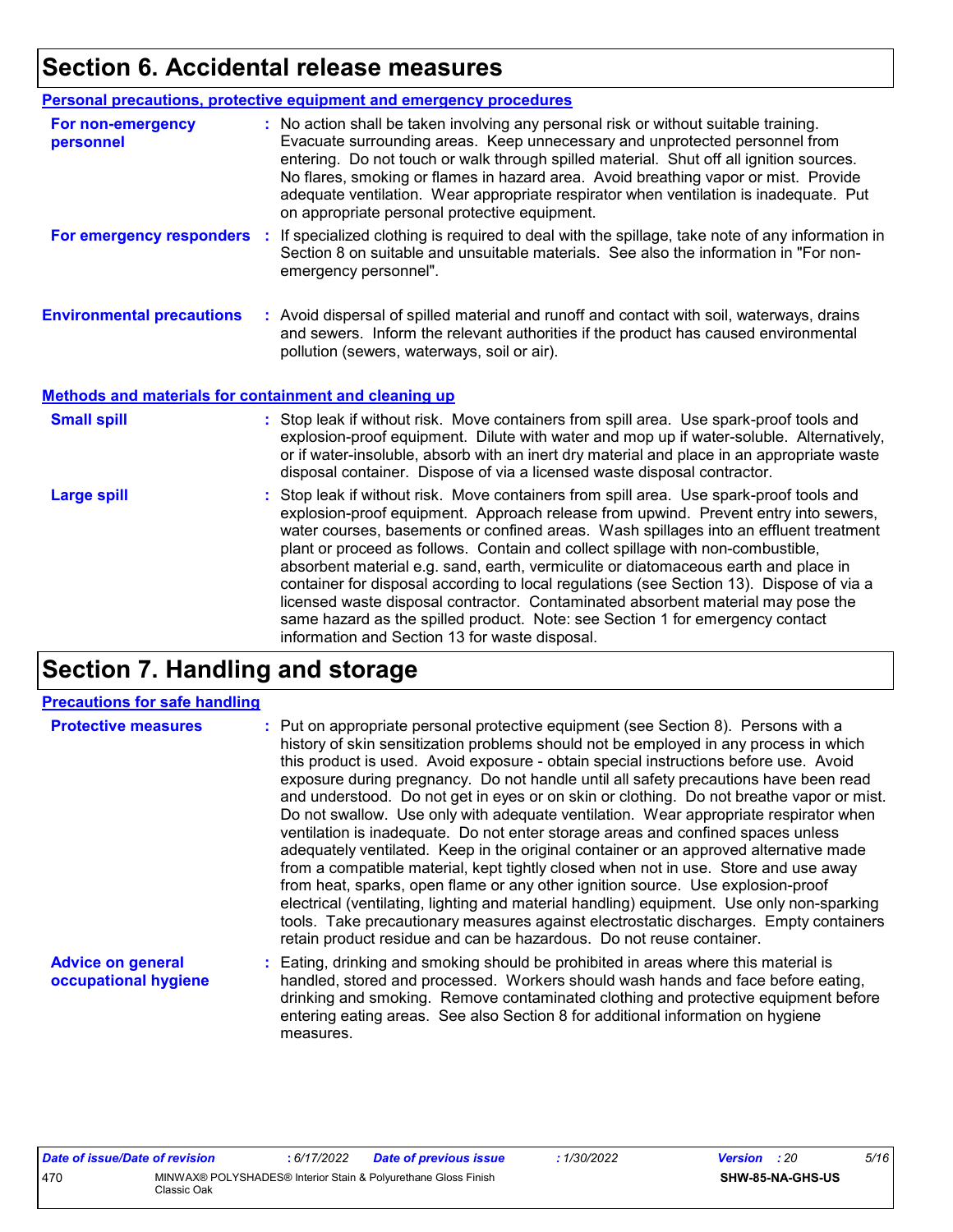## **Section 7. Handling and storage**

| <b>Conditions for safe storage,</b> | : Store in accordance with local regulations. Store in a segregated and approved area.        |
|-------------------------------------|-----------------------------------------------------------------------------------------------|
| including any                       | Store in original container protected from direct sunlight in a dry, cool and well-ventilated |
| incompatibilities                   | area, away from incompatible materials (see Section 10) and food and drink. Store             |
|                                     | locked up. Eliminate all ignition sources. Separate from oxidizing materials. Keep            |
|                                     | container tightly closed and sealed until ready for use. Containers that have been            |
|                                     | opened must be carefully resealed and kept upright to prevent leakage. Do not store in        |
|                                     | unlabeled containers. Use appropriate containment to avoid environmental                      |
|                                     | contamination. See Section 10 for incompatible materials before handling or use.              |

## **Section 8. Exposure controls/personal protection**

#### **Control parameters**

**Occupational exposure limits (OSHA United States)**

| <b>Ingredient name</b>                                        | CAS#                  | <b>Exposure limits</b>                                                                                                                                                                                                                                                                                                                                             |
|---------------------------------------------------------------|-----------------------|--------------------------------------------------------------------------------------------------------------------------------------------------------------------------------------------------------------------------------------------------------------------------------------------------------------------------------------------------------------------|
| Light Aliphatic Hydrocarbon                                   | 64742-47-8            | ACGIH TLV (United States, 1/2021).<br>Absorbed through skin.<br>TWA: 200 mg/m <sup>3</sup> , (as total hydrocarbon<br>vapor) 8 hours.                                                                                                                                                                                                                              |
| Light Aliphatic Hydrocarbon                                   | 64742-47-8            | ACGIH TLV (United States, 1/2021).<br>Absorbed through skin.<br>TWA: 200 mg/m <sup>3</sup> , (as total hydrocarbon<br>vapor) 8 hours.                                                                                                                                                                                                                              |
| Zirconium 2-Ethylhexanoate                                    | 22464-99-9            | ACGIH TLV (United States, 1/2021).<br>TWA: $5 \text{ mg/m}^3$ , (as Zr) 8 hours.<br>STEL: 10 mg/m <sup>3</sup> , (as Zr) 15 minutes.<br>NIOSH REL (United States, 10/2020).<br>TWA: $5 \text{ mg/m}^3$ , (as Zr) 10 hours.<br>STEL: 10 mg/m <sup>3</sup> , (as Zr) 15 minutes.<br>OSHA PEL (United States, 5/2018).<br>TWA: 5 mg/m <sup>3</sup> , (as Zr) 8 hours. |
| Med. Aliphatic Hydrocarbon Solvent                            | 64742-88-7            | OSHA PEL (United States, 5/2018).<br>TWA: 100 ppm 8 hours.<br>TWA: $400 \text{ mg/m}^3$ 8 hours.                                                                                                                                                                                                                                                                   |
| Hydrotreated Heavy Petroleum Naphtha<br>Methyl Ethyl Ketoxime | 64742-48-9<br>96-29-7 | None.<br>OARS WEEL (United States, 1/2021). Skin<br>sensitizer.<br>TWA: 10 ppm 8 hours.                                                                                                                                                                                                                                                                            |
| Mineral Spirits (Odorless)                                    | 64742-47-8            | ACGIH TLV (United States, 1/2021).<br>Absorbed through skin.<br>TWA: 200 mg/m <sup>3</sup> , (as total hydrocarbon<br>vapor) 8 hours.                                                                                                                                                                                                                              |

#### **Occupational exposure limits (Canada)**

| <b>Ingredient name</b>                                                               |                                                   |             | CAS#                          | <b>Exposure limits</b> |                                                                                                              |                                                                                                                                                                                                                                                                                                                                                 |      |
|--------------------------------------------------------------------------------------|---------------------------------------------------|-------------|-------------------------------|------------------------|--------------------------------------------------------------------------------------------------------------|-------------------------------------------------------------------------------------------------------------------------------------------------------------------------------------------------------------------------------------------------------------------------------------------------------------------------------------------------|------|
|                                                                                      | Petroleum refining, hydrotreated light distillate |             |                               | 64742-47-8             | vapour) 8 hours.<br>Absorbed through skin.<br>vapour) 8 hours.<br>Absorbed through skin.<br>vapour) 8 hours. | <b>CA British Columbia Provincial (Canada,</b><br>6/2021). Absorbed through skin.<br>TWA: 200 mg/m <sup>3</sup> , (as total hydrocarbon<br>CA Alberta Provincial (Canada, 6/2018).<br>8 hrs OEL: 200 mg/m <sup>3</sup> , (as total hydrocarbon<br>CA Ontario Provincial (Canada, 6/2019).<br>TWA: 200 mg/m <sup>3</sup> , (as total hydrocarbon |      |
| <b>Date of issue/Date of revision</b>                                                |                                                   | : 6/17/2022 | <b>Date of previous issue</b> |                        | :1/30/2022                                                                                                   | <b>Version</b> : 20                                                                                                                                                                                                                                                                                                                             | 6/16 |
| MINWAX® POLYSHADES® Interior Stain & Polyurethane Gloss Finish<br>470<br>Classic Oak |                                                   |             |                               | SHW-85-NA-GHS-US       |                                                                                                              |                                                                                                                                                                                                                                                                                                                                                 |      |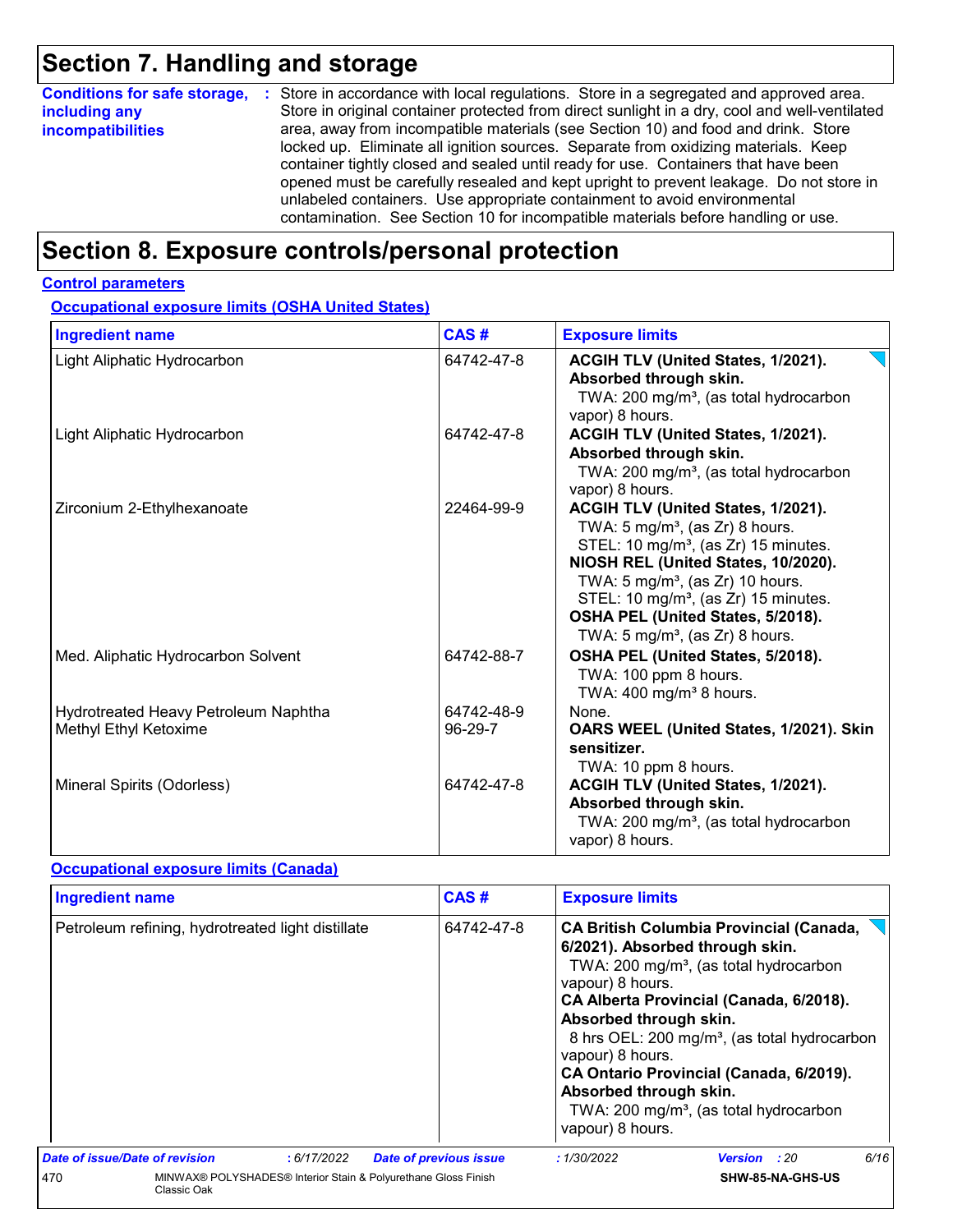# **Section 8. Exposure controls/personal protection**

| Petroleum refining, hydrotreated light distillate | 64742-47-8 | <b>CA British Columbia Provincial (Canada,</b><br>6/2021). Absorbed through skin.<br>TWA: 200 mg/m <sup>3</sup> , (as total hydrocarbon<br>vapour) 8 hours.<br>CA Alberta Provincial (Canada, 6/2018).<br>Absorbed through skin.<br>8 hrs OEL: 200 mg/m <sup>3</sup> , (as total hydrocarbon<br>vapour) 8 hours.<br>CA Ontario Provincial (Canada, 6/2019).<br>Absorbed through skin.<br>TWA: 200 mg/m <sup>3</sup> , (as total hydrocarbon<br>vapour) 8 hours.                                                                                                                                             |
|---------------------------------------------------|------------|-------------------------------------------------------------------------------------------------------------------------------------------------------------------------------------------------------------------------------------------------------------------------------------------------------------------------------------------------------------------------------------------------------------------------------------------------------------------------------------------------------------------------------------------------------------------------------------------------------------|
| Zirconium 2-Ethylhexanoate                        | 22464-99-9 | CA Alberta Provincial (Canada, 6/2018).<br>8 hrs OEL: 5 mg/m <sup>3</sup> , (as Zr) 8 hours.<br>15 min OEL: 10 mg/m <sup>3</sup> , (as Zr) 15 minutes.<br>CA British Columbia Provincial (Canada,<br>6/2021).<br>TWA: $5 \text{ mg/m}^3$ , (as Zr) 8 hours.<br>STEL: 10 mg/m <sup>3</sup> , (as Zr) 15 minutes.<br>CA Quebec Provincial (Canada, 6/2021).<br>TWAEV: 5 mg/m <sup>3</sup> , (as Zr) 8 hours.<br>STEV: 10 mg/m <sup>3</sup> , (as Zr) 15 minutes.<br>CA Ontario Provincial (Canada, 6/2019).<br>STEL: 10 mg/m <sup>3</sup> , (as Zr) 15 minutes.<br>TWA: $5 \text{ mg/m}^3$ , (as Zr) 8 hours. |
| Methyl Ethyl Ketoxime                             | 96-29-7    | OARS WEEL (United States, 1/2021). Skin<br>sensitizer.<br>TWA: 10 ppm 8 hours.                                                                                                                                                                                                                                                                                                                                                                                                                                                                                                                              |
| Petroleum refining, hydrotreated light distillate | 64742-47-8 | <b>CA British Columbia Provincial (Canada,</b><br>6/2021). Absorbed through skin.<br>TWA: 200 mg/m <sup>3</sup> , (as total hydrocarbon<br>vapour) 8 hours.<br>CA Alberta Provincial (Canada, 6/2018).<br>Absorbed through skin.<br>8 hrs OEL: 200 mg/m <sup>3</sup> , (as total hydrocarbon<br>vapour) 8 hours.<br>CA Ontario Provincial (Canada, 6/2019).<br>Absorbed through skin.<br>TWA: 200 mg/m <sup>3</sup> , (as total hydrocarbon<br>vapour) 8 hours.                                                                                                                                             |

#### **Occupational exposure limits (Mexico)**

|                             | CAS#       | <b>Exposure limits</b>                                                                                                                |
|-----------------------------|------------|---------------------------------------------------------------------------------------------------------------------------------------|
| Light Aliphatic Hydrocarbon | 64742-47-8 | ACGIH TLV (United States, 1/2021).<br>Absorbed through skin.<br>TWA: 200 mg/m <sup>3</sup> , (as total hydrocarbon<br>vapor) 8 hours. |
| Light Aliphatic Hydrocarbon | 64742-47-8 | ACGIH TLV (United States, 1/2021).<br>Absorbed through skin.<br>TWA: 200 mg/m <sup>3</sup> , (as total hydrocarbon<br>vapor) 8 hours. |
| Zirconium 2-Ethylhexanoate  | 22464-99-9 | NOM-010-STPS-2014 (Mexico, 4/2016).<br>TWA: $5 \text{ mg/m}^3$ , (as Zr) 8 hours.<br>STEL: 10 mg/m <sup>3</sup> , (as Zr) 15 minutes. |

| Date of issue/Date of revision |                                                                               | : 6/17/2022 | <b>Date of previous issue</b> | : 1/30/2022 | <b>Version</b> : 20 |                         | 7/16 |
|--------------------------------|-------------------------------------------------------------------------------|-------------|-------------------------------|-------------|---------------------|-------------------------|------|
| 470                            | MINWAX® POLYSHADES® Interior Stain & Polyurethane Gloss Finish<br>Classic Oak |             |                               |             |                     | <b>SHW-85-NA-GHS-US</b> |      |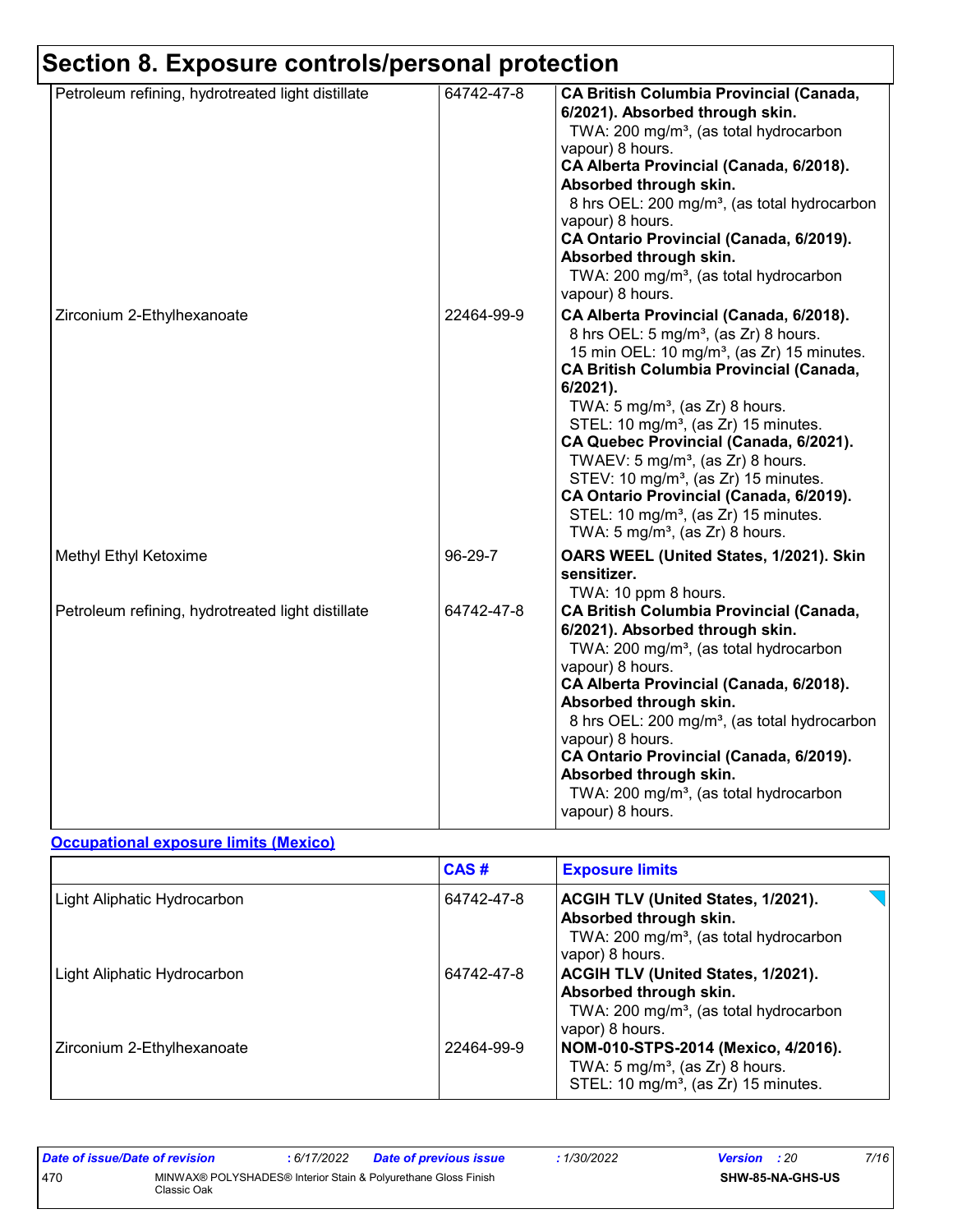## **Section 8. Exposure controls/personal protection**

| <b>Appropriate engineering</b><br>controls       | : Use only with adequate ventilation. Use process enclosures, local exhaust ventilation or<br>other engineering controls to keep worker exposure to airborne contaminants below any<br>recommended or statutory limits. The engineering controls also need to keep gas,<br>vapor or dust concentrations below any lower explosive limits. Use explosion-proof<br>ventilation equipment.                                                                                                                                                                                                                              |
|--------------------------------------------------|----------------------------------------------------------------------------------------------------------------------------------------------------------------------------------------------------------------------------------------------------------------------------------------------------------------------------------------------------------------------------------------------------------------------------------------------------------------------------------------------------------------------------------------------------------------------------------------------------------------------|
| <b>Environmental exposure</b><br><b>controls</b> | Emissions from ventilation or work process equipment should be checked to ensure<br>they comply with the requirements of environmental protection legislation. In some<br>cases, fume scrubbers, filters or engineering modifications to the process equipment<br>will be necessary to reduce emissions to acceptable levels.                                                                                                                                                                                                                                                                                        |
| <b>Individual protection measures</b>            |                                                                                                                                                                                                                                                                                                                                                                                                                                                                                                                                                                                                                      |
| <b>Hygiene measures</b>                          | : Wash hands, forearms and face thoroughly after handling chemical products, before<br>eating, smoking and using the lavatory and at the end of the working period.<br>Appropriate techniques should be used to remove potentially contaminated clothing.<br>Contaminated work clothing should not be allowed out of the workplace. Wash<br>contaminated clothing before reusing. Ensure that eyewash stations and safety<br>showers are close to the workstation location.                                                                                                                                          |
| <b>Eye/face protection</b>                       | Safety eyewear complying with an approved standard should be used when a risk<br>assessment indicates this is necessary to avoid exposure to liquid splashes, mists,<br>gases or dusts. If contact is possible, the following protection should be worn, unless<br>the assessment indicates a higher degree of protection: safety glasses with side-<br>shields.                                                                                                                                                                                                                                                     |
| <b>Skin protection</b>                           |                                                                                                                                                                                                                                                                                                                                                                                                                                                                                                                                                                                                                      |
| <b>Hand protection</b>                           | Chemical-resistant, impervious gloves complying with an approved standard should be<br>worn at all times when handling chemical products if a risk assessment indicates this is<br>necessary. Considering the parameters specified by the glove manufacturer, check<br>during use that the gloves are still retaining their protective properties. It should be<br>noted that the time to breakthrough for any glove material may be different for different<br>glove manufacturers. In the case of mixtures, consisting of several substances, the<br>protection time of the gloves cannot be accurately estimated. |
| <b>Body protection</b>                           | Personal protective equipment for the body should be selected based on the task being<br>performed and the risks involved and should be approved by a specialist before<br>handling this product. When there is a risk of ignition from static electricity, wear anti-<br>static protective clothing. For the greatest protection from static discharges, clothing<br>should include anti-static overalls, boots and gloves.                                                                                                                                                                                         |
| <b>Other skin protection</b>                     | Appropriate footwear and any additional skin protection measures should be selected<br>based on the task being performed and the risks involved and should be approved by a<br>specialist before handling this product.                                                                                                                                                                                                                                                                                                                                                                                              |
| <b>Respiratory protection</b>                    | Based on the hazard and potential for exposure, select a respirator that meets the<br>appropriate standard or certification. Respirators must be used according to a<br>respiratory protection program to ensure proper fitting, training, and other important<br>aspects of use.                                                                                                                                                                                                                                                                                                                                    |
|                                                  |                                                                                                                                                                                                                                                                                                                                                                                                                                                                                                                                                                                                                      |

## **Section 9. Physical and chemical properties**

The conditions of measurement of all properties are at standard temperature and pressure unless otherwise indicated.

| <b>Appearance</b>                   |                   |
|-------------------------------------|-------------------|
| <b>Physical state</b>               | : Liquid.         |
| <b>Color</b>                        | : Not available.  |
| <b>Odor</b>                         | : Not available.  |
| <b>Odor threshold</b>               | : Not available.  |
| рH                                  | : Not applicable. |
| <b>Melting point/freezing point</b> | : Not available.  |

| Date of issue/Date of revision |                                                                               | : 6/17/2022 | <b>Date of previous issue</b> | 1/30/2022 | <b>Version</b> : 20 |                  | 8/16 |
|--------------------------------|-------------------------------------------------------------------------------|-------------|-------------------------------|-----------|---------------------|------------------|------|
| 470                            | MINWAX® POLYSHADES® Interior Stain & Polyurethane Gloss Finish<br>Classic Oak |             |                               |           |                     | SHW-85-NA-GHS-US |      |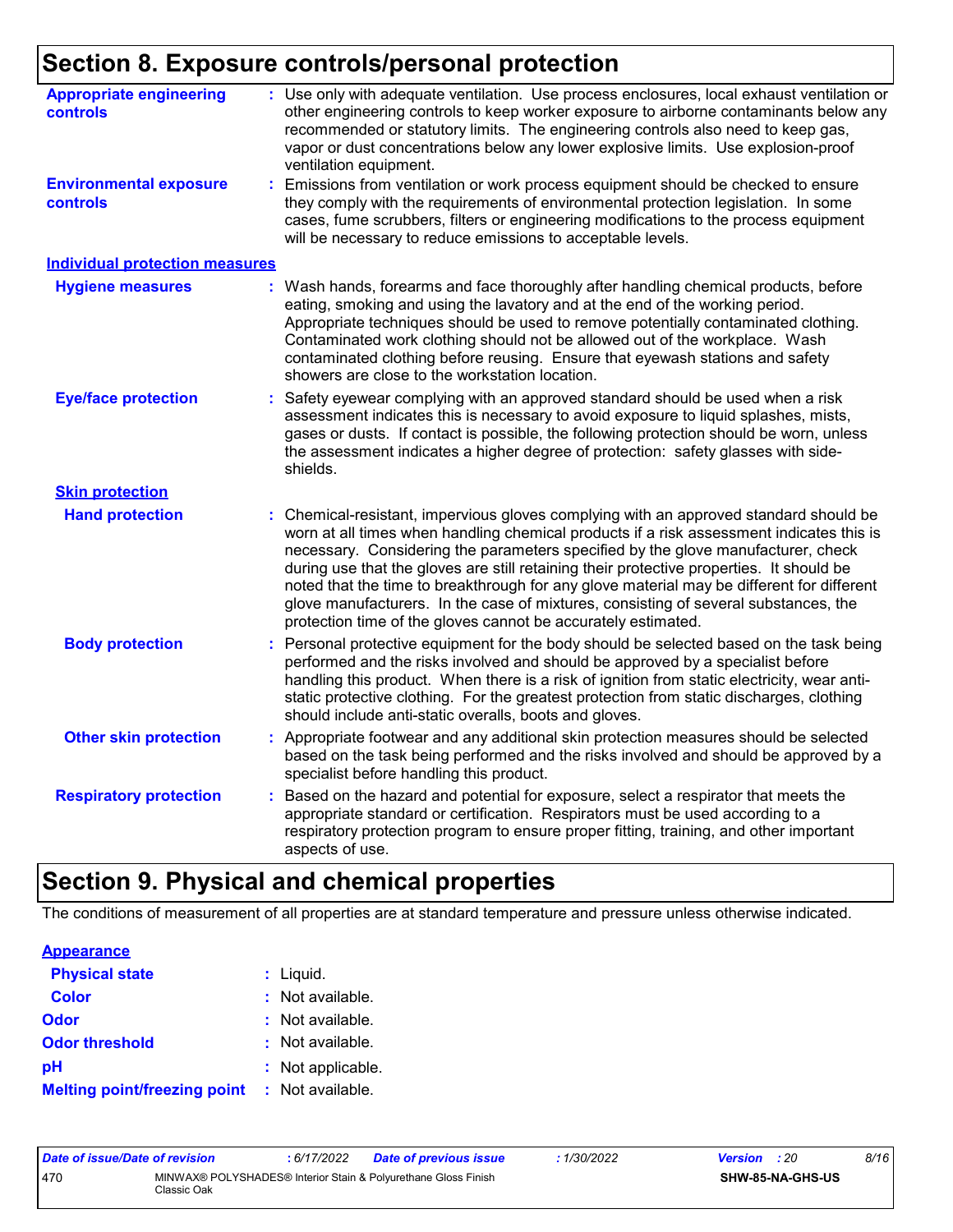## **Section 9. Physical and chemical properties**

| <b>Boiling point, initial boiling</b><br>point, and boiling range | : $148^{\circ}$ C (298.4 $^{\circ}$ F)                         |
|-------------------------------------------------------------------|----------------------------------------------------------------|
| <b>Flash point</b>                                                | : Closed cup: 40°C (104°F) [Pensky-Martens Closed Cup]         |
| <b>Evaporation rate</b>                                           | $\therefore$ 0.13 (butyl acetate = 1)                          |
| <b>Flammability</b>                                               | : Not available.                                               |
| Lower and upper explosion<br>limit/flammability limit             | : Lower: $0.7\%$<br>Upper: 7%                                  |
| <b>Vapor pressure</b>                                             | $: 0.25$ kPa $(1.9$ mm Hg)                                     |
| <b>Relative vapor density</b>                                     | : $5$ [Air = 1]                                                |
| <b>Relative density</b>                                           | : 0.89                                                         |
| <b>Solubility</b>                                                 | : Not available.                                               |
| <b>Partition coefficient: n-</b><br>octanol/water                 | : Not applicable.                                              |
| <b>Auto-ignition temperature</b>                                  | : Not available.                                               |
| <b>Decomposition temperature</b>                                  | : Not available.                                               |
| <b>Viscosity</b>                                                  | Kinematic (40°C (104°F)): <20.5 mm <sup>2</sup> /s (<20.5 cSt) |
| <b>Molecular weight</b>                                           | Not applicable.                                                |
| <b>Aerosol product</b>                                            |                                                                |
| <b>Heat of combustion</b>                                         | : $20.464$ kJ/g                                                |

## **Section 10. Stability and reactivity**

| <b>Reactivity</b>                                   | : No specific test data related to reactivity available for this product or its ingredients.                                                                                                                                               |  |
|-----------------------------------------------------|--------------------------------------------------------------------------------------------------------------------------------------------------------------------------------------------------------------------------------------------|--|
| <b>Chemical stability</b>                           | : The product is stable.                                                                                                                                                                                                                   |  |
| <b>Possibility of hazardous</b><br><b>reactions</b> | : Under normal conditions of storage and use, hazardous reactions will not occur.                                                                                                                                                          |  |
| <b>Conditions to avoid</b>                          | : Avoid all possible sources of ignition (spark or flame). Do not pressurize, cut, weld,<br>braze, solder, drill, grind or expose containers to heat or sources of ignition. Do not<br>allow vapor to accumulate in low or confined areas. |  |
| <b>Incompatible materials</b>                       | : Reactive or incompatible with the following materials:<br>oxidizing materials                                                                                                                                                            |  |
| <b>Hazardous decomposition</b><br>products          | : Under normal conditions of storage and use, hazardous decomposition products should<br>not be produced.                                                                                                                                  |  |

### **Section 11. Toxicological information**

#### **Information on toxicological effects**

#### **Acute toxicity**

| <b>Product/ingredient name</b> | <b>Result</b>                | <b>Species</b> | <b>Dose</b>            | <b>Exposure</b> |
|--------------------------------|------------------------------|----------------|------------------------|-----------------|
| Zirconium 2-Ethylhexanoate     | ILD50 Dermal                 | Rabbit         | >5 g/kg                |                 |
|                                | LD50 Oral                    | Rat            | $>5$ g/kg              |                 |
| <b>Hydrotreated Heavy</b>      | <b>LC50 Inhalation Vapor</b> | Rat            | 8500 mg/m <sup>3</sup> | l4 hours        |
| Petroleum Naphtha              |                              |                |                        |                 |
|                                | LD50 Oral                    | Rat            | $>6$ g/kg              |                 |
| Methyl Ethyl Ketoxime          | LD50 Oral                    | Rat            | 930 mg/kg              |                 |

| Date of issue/Date of revision |                                                                               | : 6/17/2022 | <b>Date of previous issue</b> | : 1/30/2022 | <b>Version</b> : 20 |                         | 9/16 |
|--------------------------------|-------------------------------------------------------------------------------|-------------|-------------------------------|-------------|---------------------|-------------------------|------|
| 470                            | MINWAX® POLYSHADES® Interior Stain & Polyurethane Gloss Finish<br>Classic Oak |             |                               |             |                     | <b>SHW-85-NA-GHS-US</b> |      |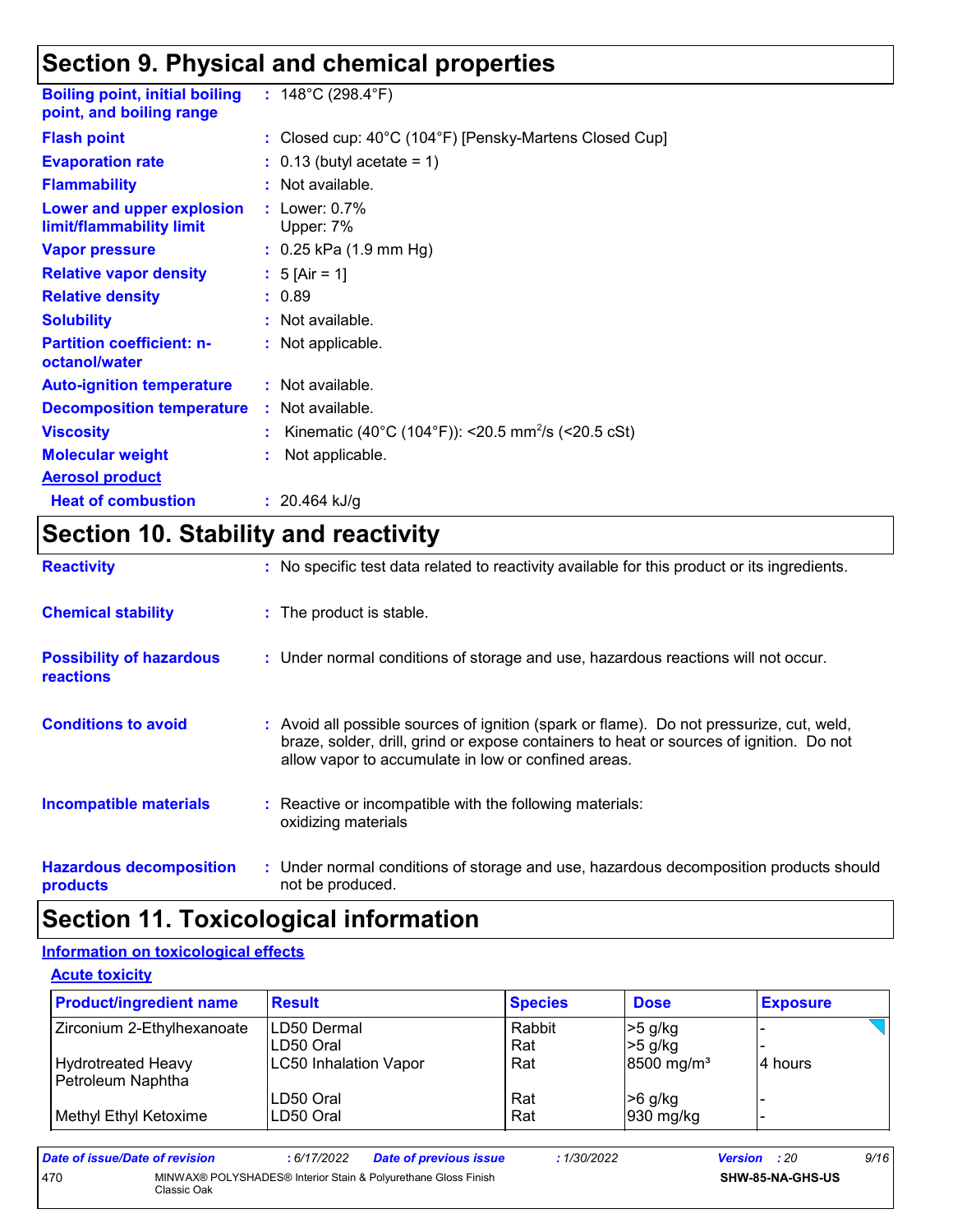## **Section 11. Toxicological information**

#### **Irritation/Corrosion**

| <b>Product/ingredient name</b> | <b>Result</b>           | <b>Species</b> | <b>Score</b> | <b>Exposure</b> | <b>Observation</b> |
|--------------------------------|-------------------------|----------------|--------------|-----------------|--------------------|
| Methyl Ethyl Ketoxime          | IEves - Severe irritant | Rabbit         |              | 100 uL          |                    |

#### **Sensitization**

Not available.

#### **Mutagenicity**

Not available.

#### **Carcinogenicity**

Not available.

#### **Reproductive toxicity**

Not available.

#### **Teratogenicity**

Not available.

#### **Specific target organ toxicity (single exposure)**

| <b>Name</b>                          | <b>Category</b> | <b>Route of</b><br>exposure | <b>Target organs</b>            |
|--------------------------------------|-----------------|-----------------------------|---------------------------------|
| Light Aliphatic Hydrocarbon          | Category 3      |                             | Respiratory tract<br>irritation |
|                                      | Category 3      |                             | Narcotic effects                |
| Light Aliphatic Hydrocarbon          | Category 3      |                             | Respiratory tract<br>irritation |
|                                      | Category 3      |                             | Narcotic effects                |
| Med. Aliphatic Hydrocarbon Solvent   | Category 3      |                             | Respiratory tract<br>irritation |
|                                      | Category 3      |                             | Narcotic effects                |
| Hydrotreated Heavy Petroleum Naphtha | Category 3      |                             | Respiratory tract<br>irritation |
|                                      | Category 3      |                             | Narcotic effects                |
| Methyl Ethyl Ketoxime                | Category 1      |                             | upper respiratory<br>tract      |
|                                      | Category 3      |                             | Narcotic effects                |
| Mineral Spirits (Odorless)           | Category 3      |                             | Respiratory tract<br>irritation |
|                                      | Category 3      |                             | Narcotic effects                |

#### **Specific target organ toxicity (repeated exposure)**

| <b>Name</b>                          | <b>Category</b> | <b>Route of</b><br>exposure | <b>Target organs</b> |
|--------------------------------------|-----------------|-----------------------------|----------------------|
| Light Aliphatic Hydrocarbon          | Category 2      |                             |                      |
| Light Aliphatic Hydrocarbon          | Category 2      |                             |                      |
| Med. Aliphatic Hydrocarbon Solvent   | Category 1      |                             |                      |
| Hydrotreated Heavy Petroleum Naphtha | Category 2      |                             |                      |
| Methyl Ethyl Ketoxime                | Category 2      |                             | blood system         |
| Mineral Spirits (Odorless)           | Category 2      |                             |                      |

#### **Aspiration hazard**

| Date of issue/Date of revision |             | : 6/17/2022 | Date of previous issue                                         | 1/30/2022 | <b>Version</b> : 20 |                         | 10/16 |
|--------------------------------|-------------|-------------|----------------------------------------------------------------|-----------|---------------------|-------------------------|-------|
| 470                            | Classic Oak |             | MINWAX® POLYSHADES® Interior Stain & Polyurethane Gloss Finish |           |                     | <b>SHW-85-NA-GHS-US</b> |       |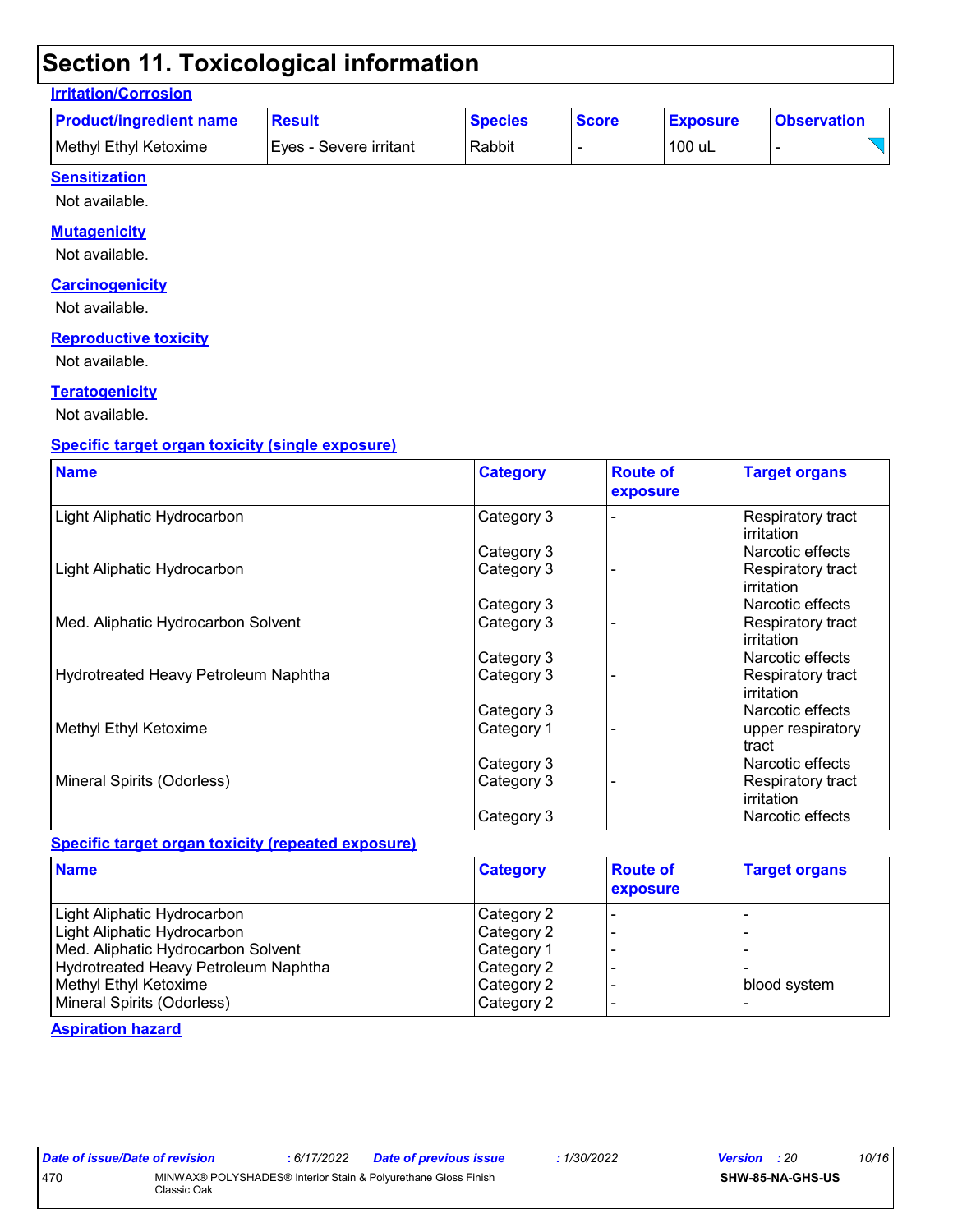## **Section 11. Toxicological information**

| <b>Name</b>                          | <b>Result</b>                         |
|--------------------------------------|---------------------------------------|
| Light Aliphatic Hydrocarbon          | <b>ASPIRATION HAZARD - Category 1</b> |
| Light Aliphatic Hydrocarbon          | <b>ASPIRATION HAZARD - Category 1</b> |
| Med. Aliphatic Hydrocarbon Solvent   | <b>ASPIRATION HAZARD - Category 1</b> |
| Hydrotreated Heavy Petroleum Naphtha | <b>ASPIRATION HAZARD - Category 1</b> |
| Mineral Spirits (Odorless)           | <b>ASPIRATION HAZARD - Category 1</b> |

| Information on the likely<br>routes of exposure | : Not available.                                                                                                             |
|-------------------------------------------------|------------------------------------------------------------------------------------------------------------------------------|
| <b>Potential acute health effects</b>           |                                                                                                                              |
| <b>Eye contact</b>                              | : No known significant effects or critical hazards.                                                                          |
| <b>Inhalation</b>                               | : Can cause central nervous system (CNS) depression. May cause drowsiness or<br>dizziness. May cause respiratory irritation. |
| <b>Skin contact</b>                             | : May cause an allergic skin reaction.                                                                                       |
| <b>Ingestion</b>                                | : Can cause central nervous system (CNS) depression. May be fatal if swallowed and                                           |

#### **Symptoms related to the physical, chemical and toxicological characteristics**

enters airways.

| <b>Eye contact</b>  | : No specific data.                                                                                                                                                                                                                                                     |
|---------------------|-------------------------------------------------------------------------------------------------------------------------------------------------------------------------------------------------------------------------------------------------------------------------|
| <b>Inhalation</b>   | : Adverse symptoms may include the following:<br>respiratory tract irritation<br>coughing<br>nausea or vomiting<br>headache<br>drowsiness/fatigue<br>dizziness/vertigo<br>unconsciousness<br>reduced fetal weight<br>increase in fetal deaths<br>skeletal malformations |
| <b>Skin contact</b> | : Adverse symptoms may include the following:<br>irritation<br>redness<br>reduced fetal weight<br>increase in fetal deaths<br>skeletal malformations                                                                                                                    |
| <b>Ingestion</b>    | : Adverse symptoms may include the following:<br>nausea or vomiting<br>reduced fetal weight<br>increase in fetal deaths<br>skeletal malformations                                                                                                                       |

|                                                               | Delayed and immediate effects and also chronic effects from short and long term exposure |
|---------------------------------------------------------------|------------------------------------------------------------------------------------------|
| <b>Short term exposure</b>                                    |                                                                                          |
| <b>Potential immediate : Not available.</b><br><b>effects</b> |                                                                                          |
| <b>Potential delayed effects : Not available.</b>             |                                                                                          |
| <b>Long term exposure</b>                                     |                                                                                          |
| <b>Potential immediate : Not available.</b><br><b>effects</b> |                                                                                          |
| <b>Potential delayed effects : Not available.</b>             |                                                                                          |
| <b>Potential chronic health effects</b>                       |                                                                                          |

*Date of issue/Date of revision* **:** *6/17/2022 Date of previous issue : 1/30/2022 Version : 20 11/16* 470 MINWAX® POLYSHADES® Interior Stain & Polyurethane Gloss Finish Classic Oak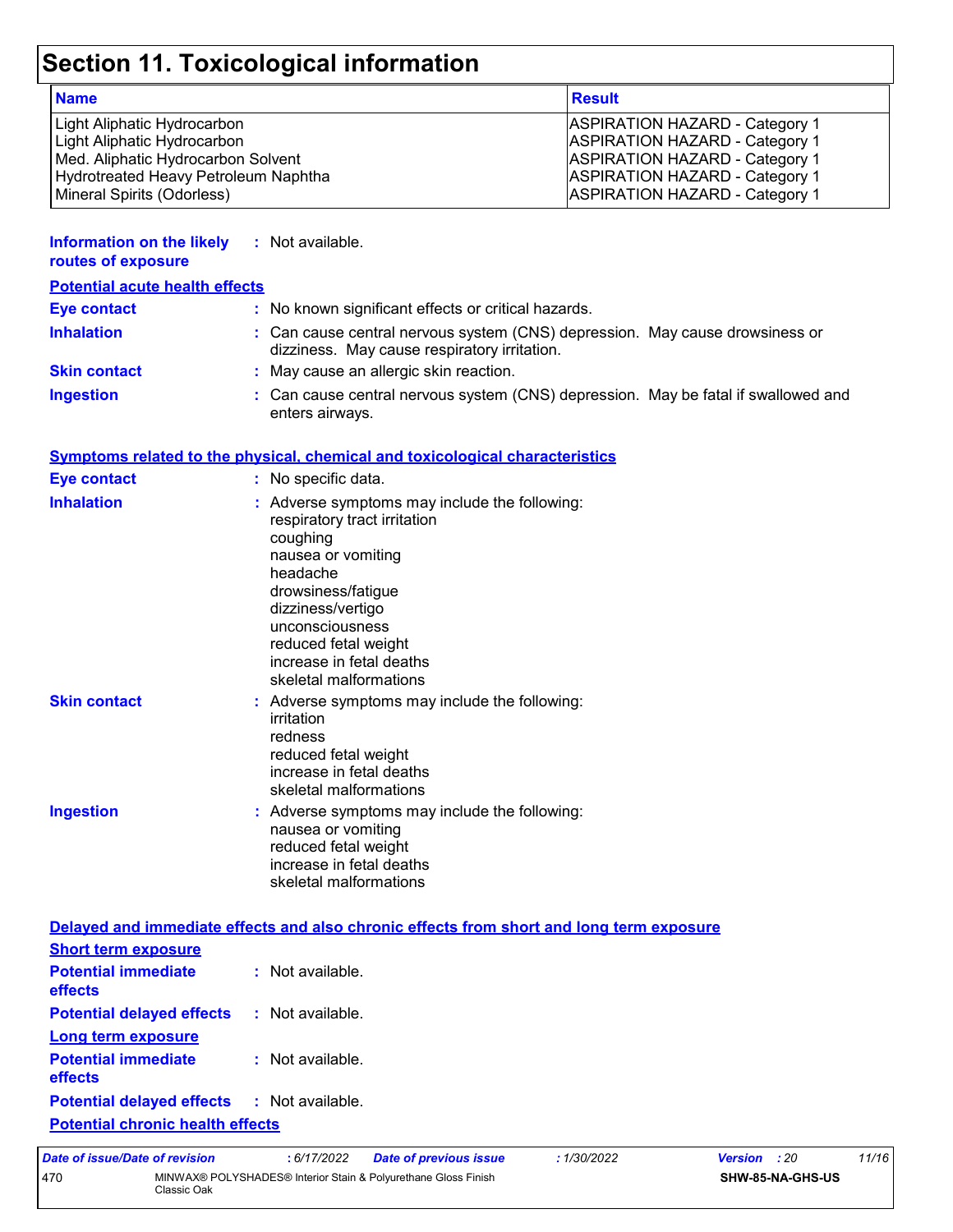## **Section 11. Toxicological information**

| <b>General</b>               | : May cause damage to organs through prolonged or repeated exposure. Once<br>sensitized, a severe allergic reaction may occur when subsequently exposed to very low<br>levels. |
|------------------------------|--------------------------------------------------------------------------------------------------------------------------------------------------------------------------------|
| <b>Carcinogenicity</b>       | : No known significant effects or critical hazards.                                                                                                                            |
| <b>Mutagenicity</b>          | : No known significant effects or critical hazards.                                                                                                                            |
| <b>Teratogenicity</b>        | : Suspected of damaging the unborn child.                                                                                                                                      |
| <b>Developmental effects</b> | : No known significant effects or critical hazards.                                                                                                                            |
| <b>Fertility effects</b>     | : No known significant effects or critical hazards.                                                                                                                            |
|                              |                                                                                                                                                                                |

### **Numerical measures of toxicity Acute toxicity estimates**

Not available.

## **Section 12. Ecological information**

**Toxicity**

| <b>Product/ingredient name</b> | <b>Result</b>                      | <b>Species</b>                    | <b>Exposure</b> |
|--------------------------------|------------------------------------|-----------------------------------|-----------------|
| Light Aliphatic Hydrocarbon    | Acute LC50 2200 µg/l Fresh water   | Fish - Lepomis macrochirus        | 4 days          |
| Light Aliphatic Hydrocarbon    | Acute LC50 2200 µg/l Fresh water   | Fish - Lepomis macrochirus        | 4 days          |
| Methyl Ethyl Ketoxime          | Acute LC50 843000 µg/l Fresh water | <b>Fish - Pimephales promelas</b> | 196 hours       |
| Mineral Spirits (Odorless)     | Acute LC50 2200 µg/l Fresh water   | Fish - Lepomis macrochirus        | 4 days          |

#### **Persistence and degradability**

Not available.

#### **Bioaccumulative potential**

| <b>Product/ingredient name</b> | $LogP_{ow}$ | <b>BCF</b> | <b>Potential</b> |
|--------------------------------|-------------|------------|------------------|
| Zirconium 2-Ethylhexanoate     |             | 2.96       | low              |
| Hydrotreated Heavy             |             | 10 to 2500 | high             |
| Petroleum Naphtha              |             |            |                  |
| Methyl Ethyl Ketoxime          |             | 2.5 to 5.8 | low              |

#### **Mobility in soil**

**Soil/water partition coefficient (KOC) :** Not available.

**Other adverse effects** : No known significant effects or critical hazards.

## **Section 13. Disposal considerations**

| <b>Disposal methods</b> | : The generation of waste should be avoided or minimized wherever possible. Disposal<br>of this product, solutions and any by-products should at all times comply with the<br>requirements of environmental protection and waste disposal legislation and any<br>regional local authority requirements. Dispose of surplus and non-recyclable products |
|-------------------------|--------------------------------------------------------------------------------------------------------------------------------------------------------------------------------------------------------------------------------------------------------------------------------------------------------------------------------------------------------|
|                         | via a licensed waste disposal contractor. Waste should not be disposed of untreated to<br>the sewer unless fully compliant with the requirements of all authorities with jurisdiction.<br>Waste packaging should be recycled. Incineration or landfill should only be considered                                                                       |

| Date of issue/Date of revision |                                                                               | : 6/17/2022 | Date of previous issue | : 1/30/2022 | <b>Version</b> : 20 |                         | 12/16 |
|--------------------------------|-------------------------------------------------------------------------------|-------------|------------------------|-------------|---------------------|-------------------------|-------|
| 470                            | MINWAX® POLYSHADES® Interior Stain & Polyurethane Gloss Finish<br>Classic Oak |             |                        |             |                     | <b>SHW-85-NA-GHS-US</b> |       |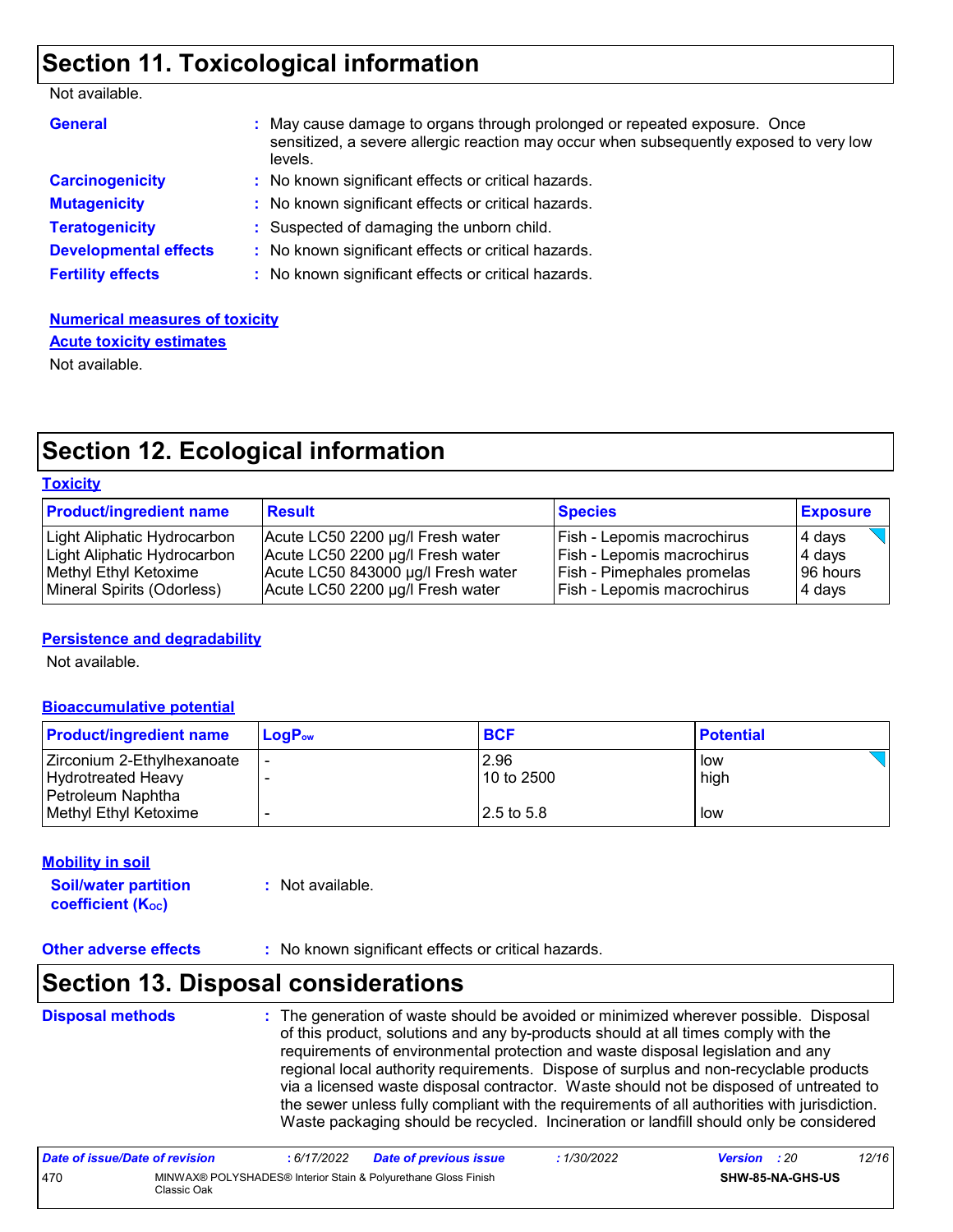### **Section 13. Disposal considerations**

when recycling is not feasible. This material and its container must be disposed of in a safe way. Care should be taken when handling emptied containers that have not been cleaned or rinsed out. Empty containers or liners may retain some product residues. Vapor from product residues may create a highly flammable or explosive atmosphere inside the container. Do not cut, weld or grind used containers unless they have been cleaned thoroughly internally. Avoid dispersal of spilled material and runoff and contact with soil, waterways, drains and sewers.

### **Section 14. Transport information**

|                                         | <b>DOT</b><br><b>Classification</b>                                                                                                                                                                                                                               | <b>TDG</b><br><b>Classification</b>                                                                                                                 | <b>Mexico</b><br><b>Classification</b> | <b>IATA</b>       | <b>IMDG</b>                                |
|-----------------------------------------|-------------------------------------------------------------------------------------------------------------------------------------------------------------------------------------------------------------------------------------------------------------------|-----------------------------------------------------------------------------------------------------------------------------------------------------|----------------------------------------|-------------------|--------------------------------------------|
| <b>UN number</b>                        | <b>UN1263</b>                                                                                                                                                                                                                                                     | <b>UN1263</b>                                                                                                                                       | <b>UN1263</b>                          | <b>UN1263</b>     | <b>UN1263</b>                              |
| <b>UN proper</b><br>shipping name       | <b>PAINT</b>                                                                                                                                                                                                                                                      | <b>PAINT</b>                                                                                                                                        | <b>PAINT</b>                           | <b>PAINT</b>      | <b>PAINT</b>                               |
| <b>Transport</b><br>hazard class(es)    | $\mathbf{3}$                                                                                                                                                                                                                                                      | $\mathbf{3}$                                                                                                                                        | 3                                      | 3                 | $\mathbf{3}$                               |
| <b>Packing group</b>                    | $\mathbf{III}$                                                                                                                                                                                                                                                    | $\  \ $                                                                                                                                             | $\mathop{\rm III}$                     | $\vert\vert\vert$ | $\mathop{\rm III}\nolimits$                |
| <b>Environmental</b><br>hazards         | No.                                                                                                                                                                                                                                                               | No.                                                                                                                                                 | No.                                    | No.               | No.                                        |
| <b>Additional</b><br><b>information</b> | This product may<br>be re-classified as<br>"Combustible<br>Liquid," unless<br>transported by<br>vessel or aircraft.<br>Non-bulk<br>packages (less<br>than or equal to<br>119 gal) of<br>combustible<br>liquids are not<br>regulated as<br>hazardous<br>materials. | Product classified<br>as per the<br>following sections<br>of the<br>Transportation of<br>Dangerous Goods<br>Regulations:<br>2.18-2.19 (Class<br>3). |                                        |                   | <b>Emergency</b><br>schedules F-E, S-<br>E |
|                                         | <b>ERG No.</b><br>128                                                                                                                                                                                                                                             | <b>ERG No.</b><br>128                                                                                                                               | <b>ERG No.</b><br>128                  |                   |                                            |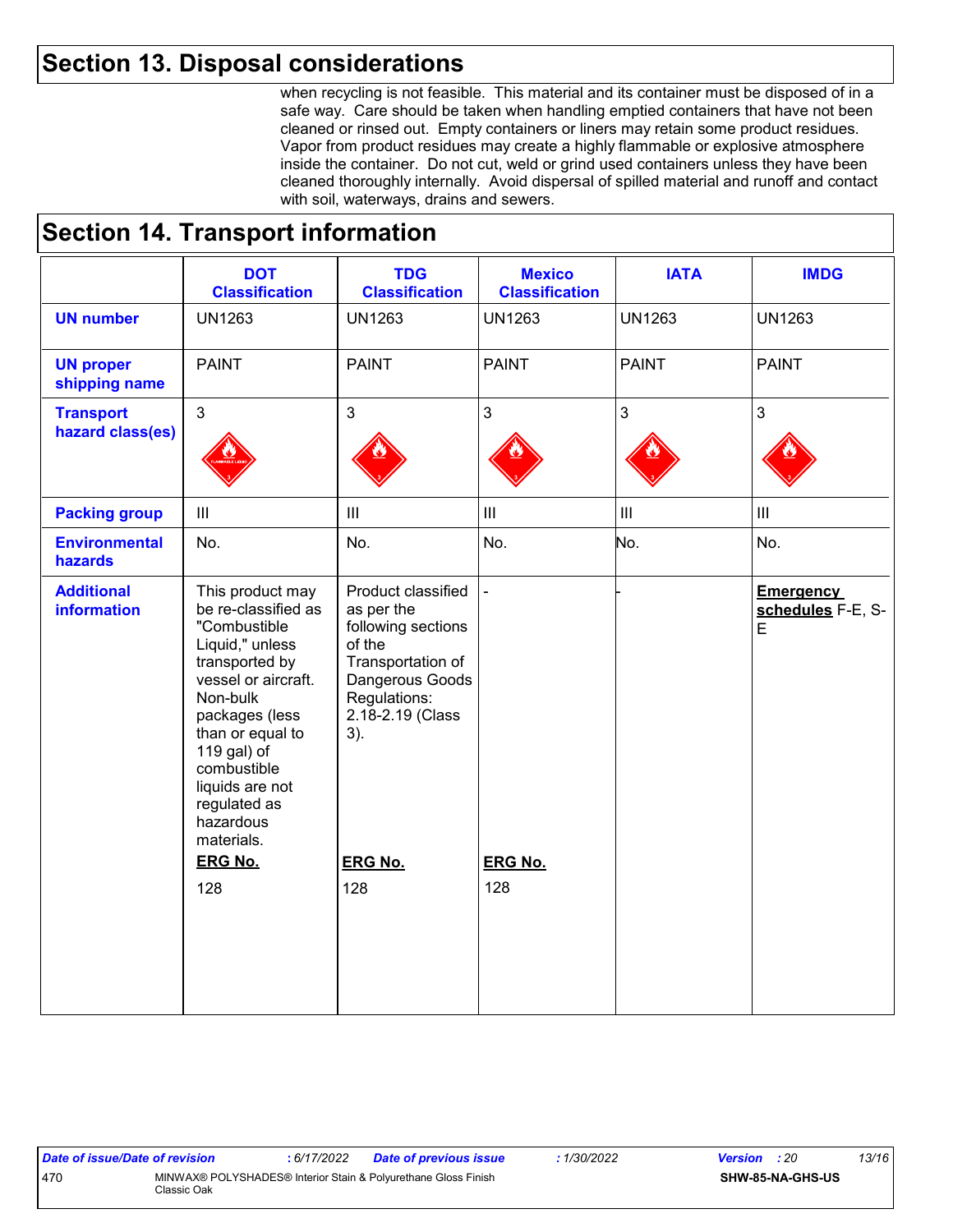### **Section 14. Transport information**

|                                    | Special precautions for user : Multi-modal shipping descriptions are provided for informational purposes and do not<br>consider container sizes. The presence of a shipping description for a particular<br>mode of transport (sea, air, etc.), does not indicate that the product is packaged<br>suitably for that mode of transport. All packaging must be reviewed for suitability<br>prior to shipment, and compliance with the applicable regulations is the sole<br>responsibility of the person offering the product for transport. People loading and<br>unloading dangerous goods must be trained on all of the risks deriving from the<br>substances and on all actions in case of emergency situations. |
|------------------------------------|--------------------------------------------------------------------------------------------------------------------------------------------------------------------------------------------------------------------------------------------------------------------------------------------------------------------------------------------------------------------------------------------------------------------------------------------------------------------------------------------------------------------------------------------------------------------------------------------------------------------------------------------------------------------------------------------------------------------|
| <b>Transport in bulk according</b> | Not available.                                                                                                                                                                                                                                                                                                                                                                                                                                                                                                                                                                                                                                                                                                     |

**to IMO instruments**

**Proper shipping name :**

: Not available.

## **Section 15. Regulatory information**

#### **SARA 313**

SARA 313 (40 CFR 372.45) supplier notification can be found on the Environmental Data Sheet.

#### **California Prop. 65**

WARNING: This product contains chemicals known to the State of California to cause cancer and birth defects or other reproductive harm.

**International regulations**

| <b>International lists</b> | : Australia inventory (AIIC): Not determined.<br>China inventory (IECSC): Not determined.<br>Japan inventory (CSCL): Not determined.<br>Japan inventory (ISHL): Not determined.<br>Korea inventory (KECI): Not determined.<br>New Zealand Inventory of Chemicals (NZIoC): Not determined.<br>Philippines inventory (PICCS): Not determined.<br>Taiwan Chemical Substances Inventory (TCSI): Not determined.<br>Thailand inventory: Not determined.<br>Turkey inventory: Not determined.<br>Vietnam inventory: Not determined. |
|----------------------------|-------------------------------------------------------------------------------------------------------------------------------------------------------------------------------------------------------------------------------------------------------------------------------------------------------------------------------------------------------------------------------------------------------------------------------------------------------------------------------------------------------------------------------|
|                            |                                                                                                                                                                                                                                                                                                                                                                                                                                                                                                                               |

### **Section 16. Other information**

**Hazardous Material Information System (U.S.A.)**



**The customer is responsible for determining the PPE code for this material. For more information on HMIS® Personal Protective Equipment (PPE) codes, consult the HMIS® Implementation Manual.**

**Caution: HMIS® ratings are based on a 0-4 rating scale, with 0 representing minimal hazards or risks, and 4 representing significant hazards or risks. Although HMIS® ratings and the associated label are not required on SDSs or products leaving a facility under 29 CFR 1910.1200, the preparer may choose to provide them. HMIS® ratings are to be used with a fully implemented HMIS® program. HMIS® is a registered trademark and service mark of the American Coatings Association, Inc.**

**Procedure used to derive the classification**